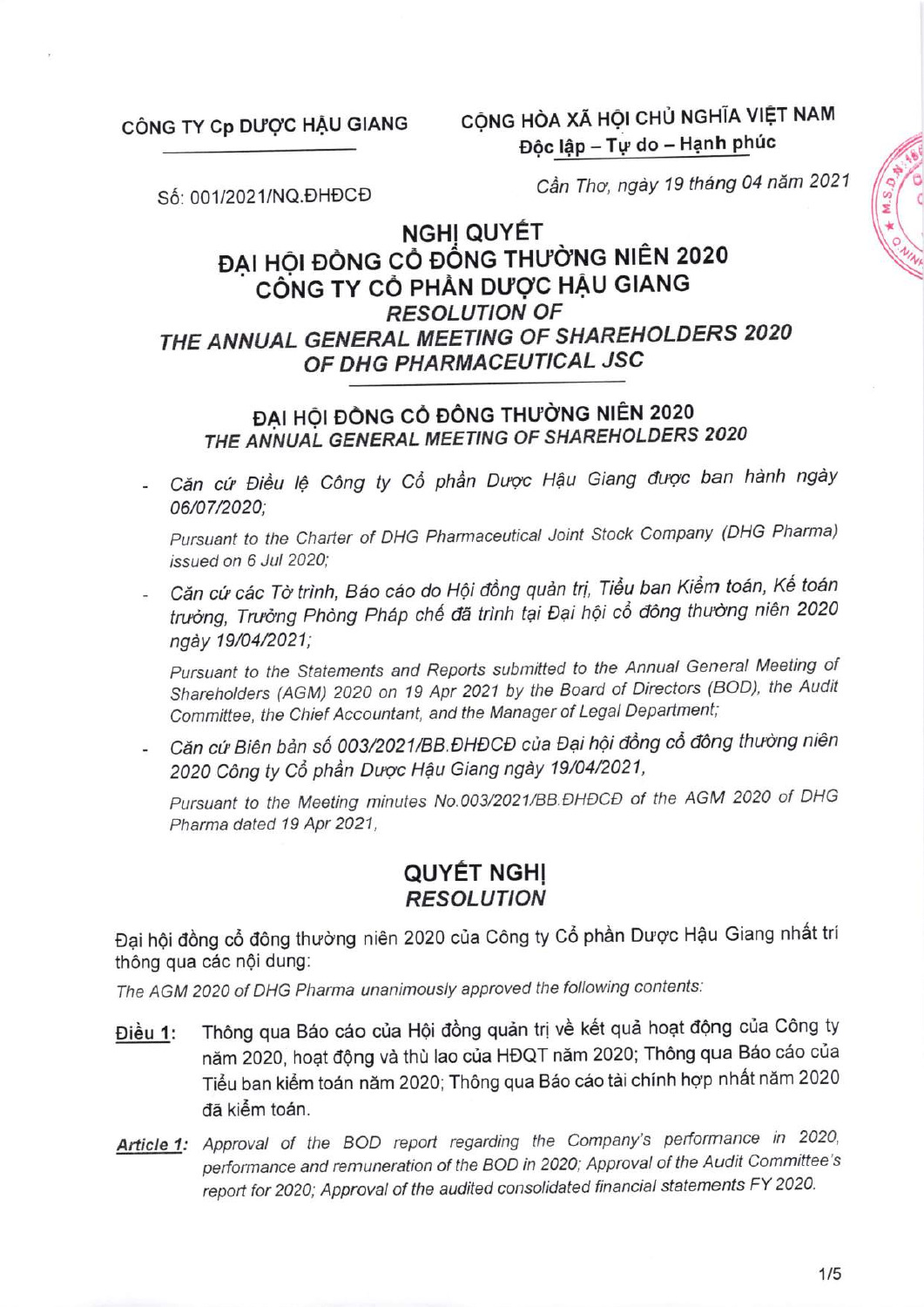### Một số chỉ tiêu năm 2020:

Several targets in 2020:

| <b>STT</b> | Khoản mục                                                                                          | <b>DVT</b>                   | 2020  |
|------------|----------------------------------------------------------------------------------------------------|------------------------------|-------|
| No.        | <b>Items</b>                                                                                       | Unit                         |       |
| 1.         | Tổng tài sản tại 31/12/2020<br>Total assets as at 31 Dec 2020                                      | tỷ VNĐ<br><b>VND Billion</b> | 4.447 |
| 2.         | Nguồn vốn chủ sở hữu tại 31/12/2020<br>Owner's equity as at 31 Dec 2020                            | tỷ VNĐ<br><b>VND Billion</b> | 3.568 |
| 3.         | Doanh thu thuần<br>Net sales                                                                       | tỷ VNĐ<br><b>VND Billion</b> | 3.756 |
| 4.         | Lợi nhuận trước thuế<br>Profit before tax                                                          | tỷ VNĐ<br><b>VND Billion</b> | 821   |
| 5.         | Lợi nhuận sau thuế<br>Profit after tax                                                             | tỷ VNĐ<br><b>VND Billion</b> | 739   |
| 6.         | Lợi nhuận sau thuế của cổ đông Công ty mẹ<br>Profit after tax of the parent company's shareholder  | tỷ VNĐ<br><b>VND Billion</b> | 740   |
| 7.         | EPS (Thu nhập trên mỗi cổ phiếu)<br>EPS (Earnings per share)                                       | đồng<br><b>VND</b>           | 5.443 |
| 8.         | ROS (Lợi nhuận sau thuế/Doanh thu thuần)<br>ROS (Profit after tax/Net sales)                       | $\frac{0}{6}$                | 19,7% |
| 9.         | ROA (Lợi nhuận sau thuế/Tổng tài sản bình quân)<br>ROA (Profit after tax/Average total assets)     | $\frac{0}{6}$                | 17,2% |
| 10.        | ROE (Lợi nhuận sau thuế/Vốn chủ sở hữu bình quân)<br>ROE (Profit after tax/Average owner's equity) | $\frac{0}{0}$                | 21,3% |

### Điều 2: Thông qua kế hoạch kinh doanh giai đoạn 2021 - 2025

Article 2: Approval of the business plan for 2021 - 2025

| Hạng mục<br><b>Items</b>                  | <b>DVT</b><br>Unit            | Thực hiện<br>năm 2020<br>2020<br>Actual | Kế hoạch<br>năm 2021<br>2021<br><b>Budget</b> | Tăng<br>trưởng<br>Growth | % Tăng<br>trưởng<br>$\frac{9}{6}$<br>Growth |
|-------------------------------------------|-------------------------------|-----------------------------------------|-----------------------------------------------|--------------------------|---------------------------------------------|
| Doanh thu thuần<br>Net sales              | Tỷ đồng<br><b>VND billion</b> | 3.756                                   | 3.970                                         | 215                      | 6%                                          |
| Lợi nhuận trước thuế<br>Profit before tax | Tỷ đồng<br><b>VND billion</b> | 821                                     | 821                                           |                          |                                             |

 $+$  Tăng trưởng bình quân 2022-2025: 8% – 10%/năm.

Average growth from 2022 to 2025: 8% - 10%/year

 $_+$  Phấn đấu đến năm 2025: đạt 5.500 tỷ đồng doanh thu thuần và 1.000 tỷ đồng lợi nhuận trước thuế.

Striving to reach VND 5,500 billion in net sales and VND 1,000 billion in profit before tax in 2025.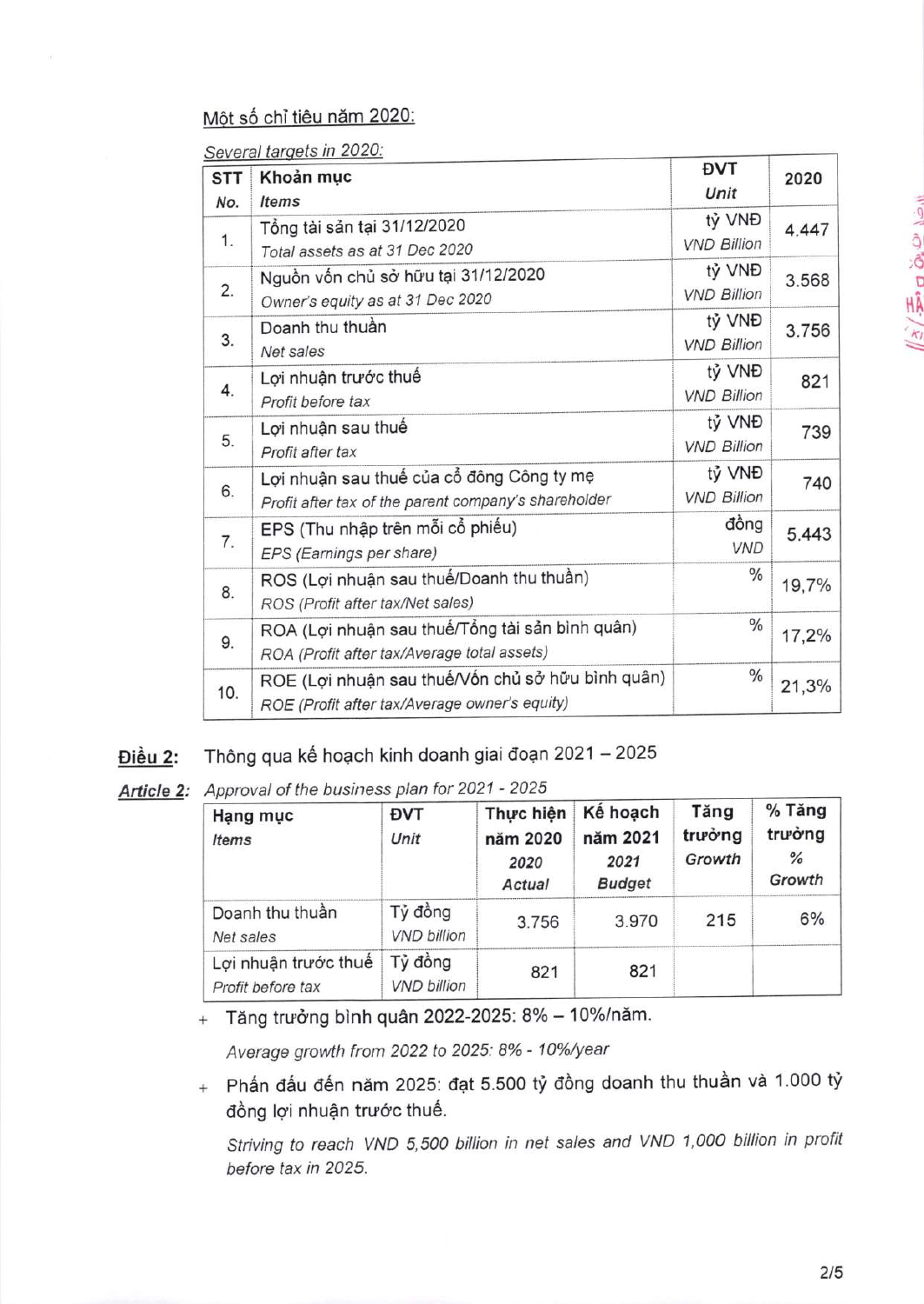+ Chính sách cổ tức mỗi năm: duy trì ổn định từ 30%/vốn điều lệ trở lên.

The yearly dividend policy shall maintain from 30%/the charter capital.

Mục tiêu 2021- 2025: Tiếp tục mở rộng hoạt động kinh doanh để Dược Hậu Giang luôn giữ vững vị trí doanh nghiệp dược Generic lớn nhất Việt Nam.

Goals for 2021 - 2025: Continuing to expand DHG Pharma's business to retains its position as Vietnam's largest Generic pharmaceutical company.

Thông qua phân phối lợi nhuận năm 2020: Điều 3:

Article 3: Approval of the profit distribution 2020:

| Chỉ tiêu<br><b>Target</b>                                                                                                                   | Tỷ lệ trích lập 2020<br>Appropriation rate in 2020 | Số tiền (đồng)<br>Amount (VND) |
|---------------------------------------------------------------------------------------------------------------------------------------------|----------------------------------------------------|--------------------------------|
| Lợi nhuận sau thuế năm 2020<br>(cổ đông công ty mẹ)<br>PAT in 2020 (parent company's<br>shareholders)                                       |                                                    | 739.874.900.345                |
| Chia cổ tức năm 2020<br>Dividend payment in 2020                                                                                            | 40% mệnh giá<br>40% of par value                   | 522.984.284.000                |
| Quỹ khen thưởng phúc lợi<br>Bonus and Welfare Fund                                                                                          | 3% lợi nhuận sau thuế 2020<br>3% of PAT in 2020    | 22.196.247.010                 |
| Quỹ thù lao HĐQT<br><b>BOD Remuneration Fund</b>                                                                                            | 6 tỷ đồng<br><b>VND 6 billion</b>                  | 6.000.000.000                  |
| Lợi nhuận còn lại bổ sung<br>quỹ Đầu tư phát triển<br>The remaining profit shall be<br>added to the Investment &<br><b>Development Fund</b> | Phần còn lại<br>The remaining                      | 188.694.369.335                |

Điều 4: Thông qua kế hoạch phân phối lợi nhuận năm 2021:

Article 4: Approval of the profit distribution plan 2021:

| Chỉ tiêu                                                                                                                       | Tỷ lệ trích lập 2021 dự kiến      |
|--------------------------------------------------------------------------------------------------------------------------------|-----------------------------------|
| Target                                                                                                                         | Projected appropriation rate 2021 |
| Lợi nhuận sau thuế năm 2021                                                                                                    | <b>100% LNST</b>                  |
| <b>PAT in 2021</b>                                                                                                             | 100% PAT                          |
| Chia cổ tức năm 2021                                                                                                           | 30% mệnh giá (bằng tiền mặt)      |
| Dividends in 2021                                                                                                              | 30% of par value (by cash)        |
| Trích Quỹ khen thưởng phúc lợi                                                                                                 | 3% LNST                           |
| Allocating to the Bonus and Welfare Fund                                                                                       | 3% of PAT                         |
| Quỹ thù lao HĐQT                                                                                                               | 6.000.000.000 đồng                |
| <b>BOD Remuneration Fund</b>                                                                                                   | VND 6,000,000,000                 |
| Lợi nhuận còn lại bổ sung quỹ Đầu tư phát triển<br>The remaining profit shall be added to the<br>Investment & Development Fund | Phần còn lại<br>The remaining     |

- Ủy quyền cho Hội đồng quản trị/Tiểu ban kiểm toán lựa chọn một trong bốn Điều 5: công ty kiểm toán để kiểm toán Báo cáo tài chính năm 2021 của Công ty Cổ phần Dược Hậu Giang như sau:
- Article 5: Authorizing the Board of Directors/Audit Committee to select one out of four following auditors to audit the financial statements 2021 of DHG Pharma: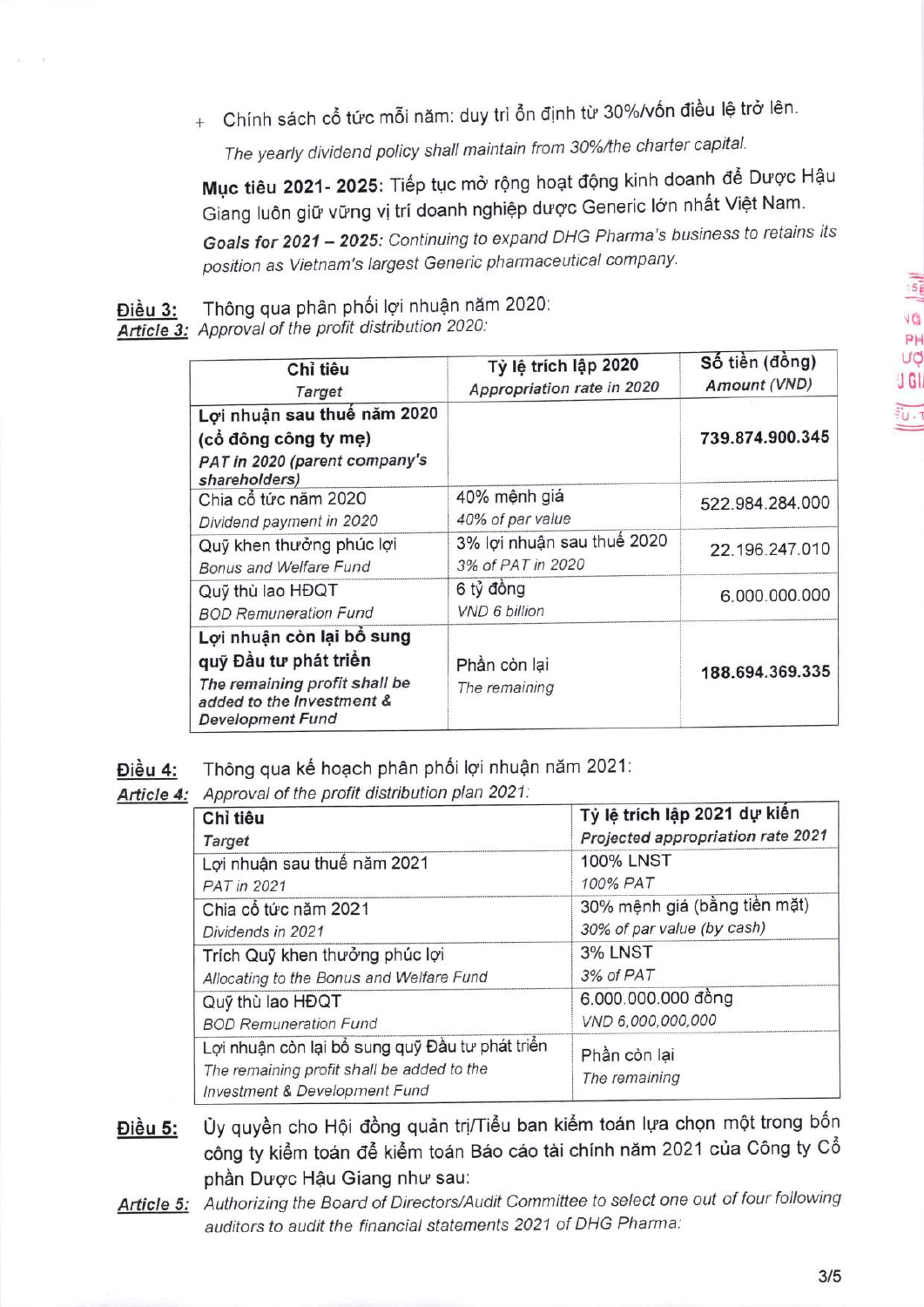- Công ty TNHH Deloitte Việt Nam Deloitte Vietnam Company Co., Ltd.
- Công ty TNHH Ernst & Young Việt Nam Ernst & Young Vietnam Co., Ltd.
- Công ty TNHH Price Waterhouse Cooper Việt Nam Price Waterhouse Cooper Vietnam Co., Ltd.
- Công ty TNHH KPMG Việt Nam KPMG Vietnam Co., Ltd.
- Điều 6: Sửa đổi, bổ sung Điều lệ Công ty Cổ phần Dược Hậu Giang theo bảng tham chiếu đính kèm.
- Article 6: Amending and supplementing the Charter of DHG Pharma in accordance with the attached reference table.
- Điều 7: Sửa đổi, bổ sung Quy chế nội bộ về Quản trị Công ty Cổ phần Dược Hậu Giang theo bảng tham chiếu đính kèm.
- Article 7: Amending and supplementing the Internal Regulation on Corporate Governance of DHG Pharma in accordance with the attached reference table.
- Điều 8: Sửa đổi, bổ sung Quy chế hoạt động của Hội đồng quản trị Công ty Cổ phần Dược Hậu Giang theo dự thảo quy chế đính kèm.
- Article 8: Amending and supplementing the Operational Regulation of the Board of Directors at DHG Pharma in accordance with the aftached draft regulation.
- Điều 9: Miễn nhiệm chức vụ thành viên độc lập HĐQT nhiệm kỳ IV (2019 2023) đối với ông Phan Minh Tiên kể từ ngày 19/04/2021.
- Article 9: Dismissing from the position as the Independent Board Member Term IV (2019 -2023) to Mr. Phan Minh Tien since 19 Apr 2021.
- Điều 10: Kết quả bầu bổ sung thay thế thành viên độc lập HĐQT nhiệm kỳ IV (2019 -2023) theo phương thức bầu dồn phiếu như sau:
- Article 10: Election result of the Independent Board Member Term IV (2019 2023) carried out by the method of cumulative voting are as follows:

| <b>STT</b> | Ho và tên             | Số cổ phiếu bầu                 | Tỷ lệ trúng cử |  |
|------------|-----------------------|---------------------------------|----------------|--|
| No.        | <b>Full name</b>      | <b>Total shares of election</b> | Win ratio %    |  |
|            | Nguyễn Thị Việt Thanh | 124.604.403                     | 99,98%         |  |

- Điều 11: Ủy quyền cho Hội đồng quản trị, Tổng Giám đốc, Người đại diện theo pháp luật của Công ty Cổ phần Dược Hậu Giang nhiệm kỳ IV (2019 - 2023) triển khai và thực hiện các nội dung đã được thông qua tại Đại hội theo đúng quy định của Điều lệ Công ty và pháp luật hiện hành.
- Article 11: The BOD, General Director and Legal representative of DHG Pharma Term IV (2019 - 2023) have been assigned to implement the contents approved by the AGM in accordance with the Company's Charter and applicable law.